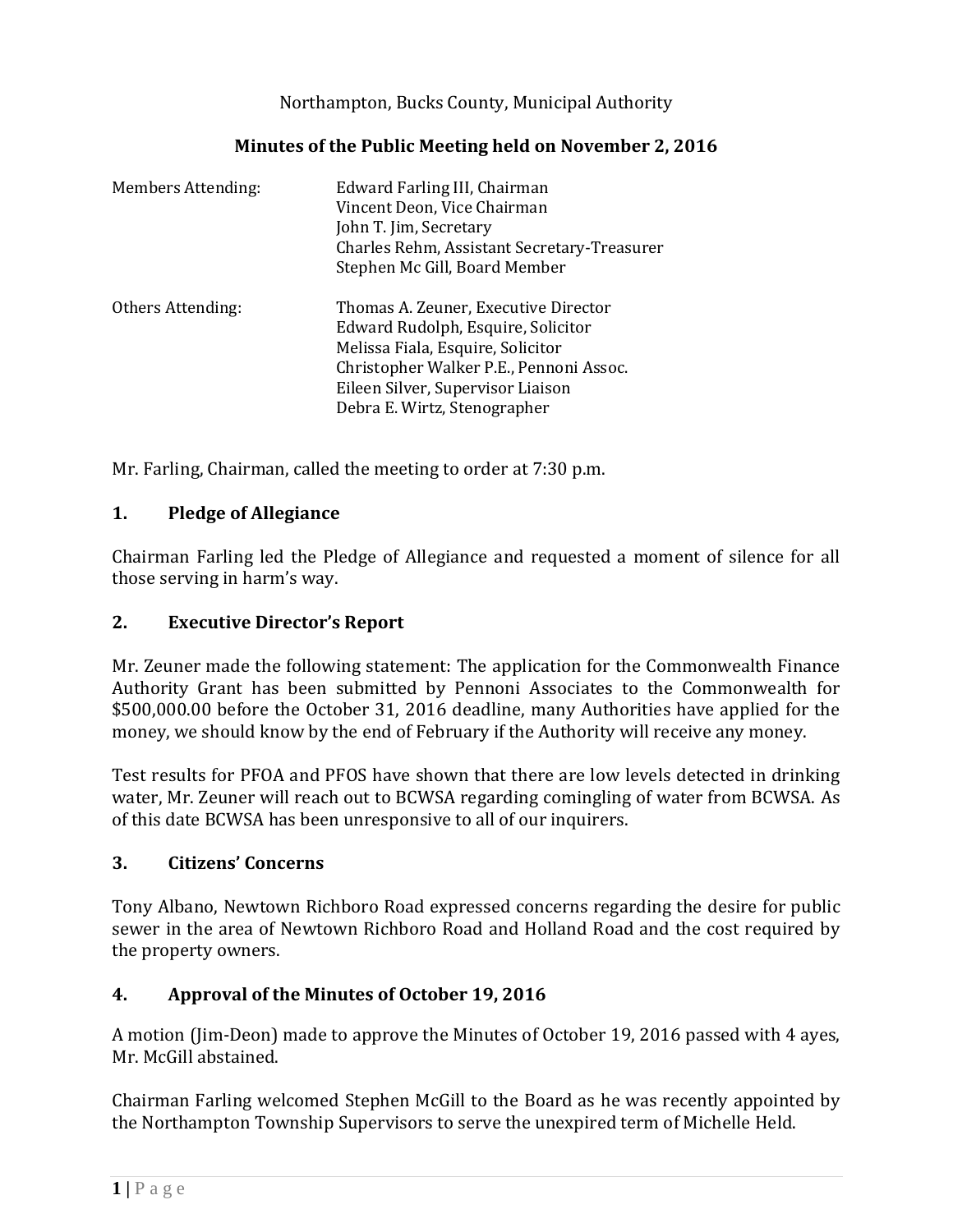# **5. Check Requisitions / Accounts Payable**

A motion (Rehm-Jim) adopting a resolution to approve **Revenue Fund Requisition No. 2096** dated November 2, 2016 in the amount of \$457,120.99 passed with 4 ayes Mr. McGill abstained.

The major items paid under Requisition No. 2096 are as follows: BCWSA – Tapping - \$9,200.00; BCWSA – Sewer - \$238,617.12; Chet's Printing - \$1,327.50; Flow Assessment - \$18,900.00; Eric Green - \$3,357.00; Guardian - \$3,917.54; HD Supply - \$3,496.52; Herbert, Rowland & Grubic, Inc. - \$16,258.61; Manko, Gold, Katcher & Fox LLP - \$7,018.21; PECO - \$11,789.01; RIO Supply Inc. - \$7,405.32; Rudolph Clarke LLC - \$14,946.50; TD Card Services - \$2,731.76; United Tire - \$1,004.11; BCWSA disputed - \$37,468.48 and \$70,000.00 for payroll.

A motion (Rehm-Jim) adopting a resolution to approve **BRI Fund Requisition No. 565** dated November 2, 2016 in the amount of \$4,603.20 passed with 4 ayes Mr. McGill abstained.

### **6. Rates, Rules and Regulations amendment – General Billing**

A motion (Deon-Rehm) made to approve and adopt **Resolution 2016-1174** an amendment to the Rates, Rules and Regulations (see attached) passed with 5 ayes.

### **7. Rates, Rules and Regulations amendment - Late Charges**

A motion (Deon-McGill) made to approve and adopt **Resolution 2016-1175** an amendment to the Rates, Rules and Regulations Paragraph I Article 1, title Late Charges/Delinquencies" as follows: The Board of Directors shall permit the waiver of late charges once in every twelve consecutive months. The forgiveness of late charges shall be for "just cause." It shall be the responsibility of the Executive Director to determine "just cause" passed with 5 ayes.

### **8. Adoption of the 2017 Budget**

A motion (Rehm-Jim) made, In reliance upon the recommendations contained in the Revised Final Draft Letter Report Water and Sewer Rate Studies from Herbert, Rowland & Grubic, Inc. dated October 14, 2016 I move that the Northampton, Bucks County, Municipal Authority Board approve and adopt the 2017 Operational and Capital Budget as presented passed with 5 ayes.

# **9. Resolution 2016-1176 – Recurring Payment Authorization**

A motion (Rehm-Jim) made that the Northampton, Bucks County, Municipal Authority Board adopt the "Recurring Payment Authorization" for its rate payers and amend our Rates, Rules and Regulations to permit this option and incorporate the form as an exhibit to its' Rates, Rules and Regulations and to allow the Executive Director and Solicitor to amend the form as necessary" passed with 5 ayes.